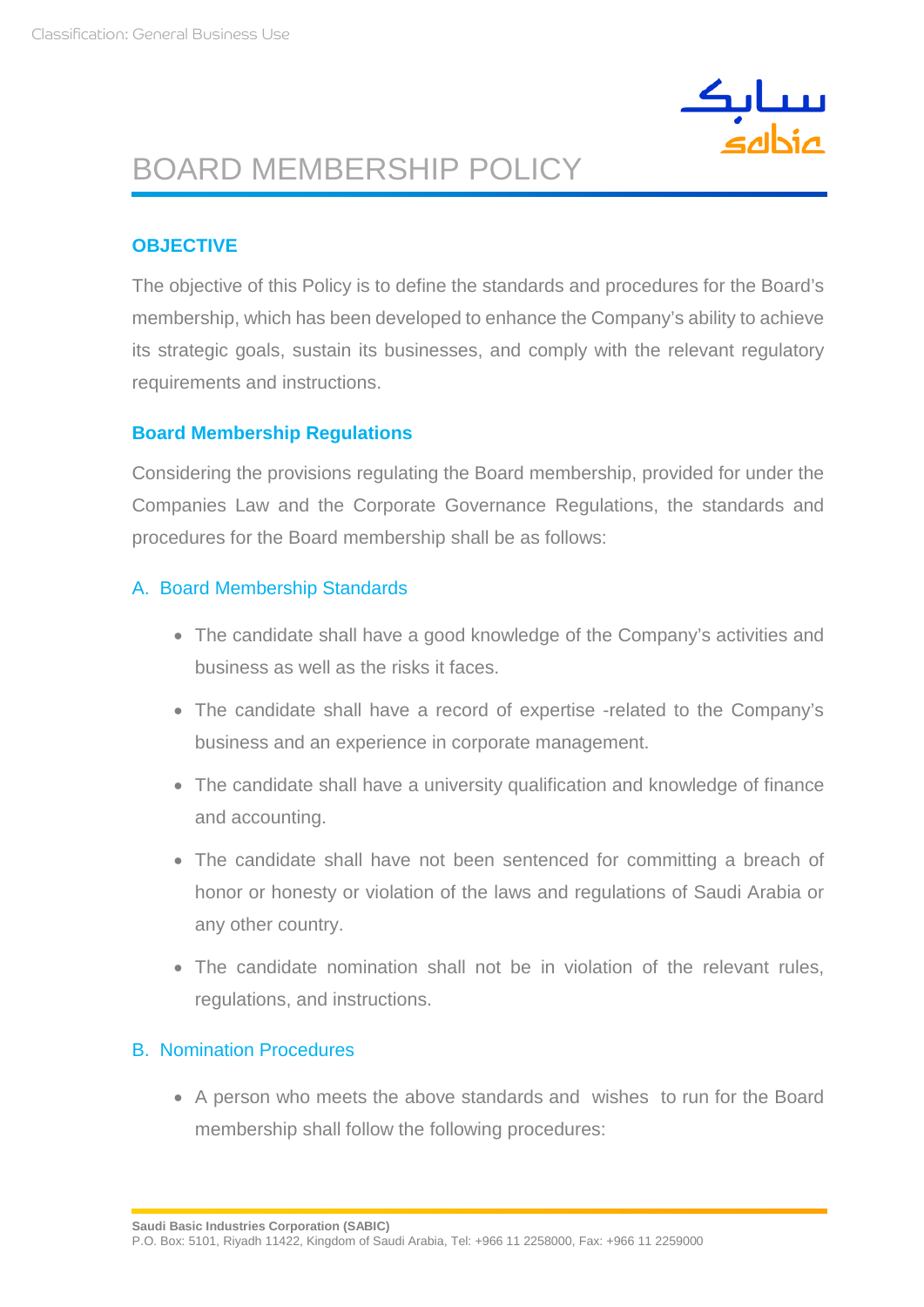

# BOARD MEMBERSHIP POLICY

- o Completes the Board Member Nomination Form of the Capital Market Authority.
- o Submits the nomination application form, within the period specified in the Company's announcement of the Board membership nomination. All the documents outlined in the announcement, including the candidate's curriculum vitae (CV) and all supporting documents and certificates, which are in Arabic language and officially certified, shall be enclosed.
- o Acknowledges his/her willingness to carry out his/her duties and responsibilities, allocates sufficient time to attend meetings of the Board and committees of which he is a member, and perform his/her duties with complete independence and in a manner that maintains the interests of the Company.
- o Acknowledges that he/she has never been convicted of a breach of honor or honesty or violation of laws and regulations in Saudi Arabia or any other country; and that, if this proven otherwise, his/her nomination to or membership of the Board and committees, of which he is a member, will be terminated; and the Company may also demand proper compensation.
- o Acknowledges that he meets the above membership standards, and that, if proven otherwise, his/her nomination to or membership of the Board and Committees of which he is a member will be terminated and the Company may also demand proper compensation.

### **Entry into Effect**

- This Policy shall take effect from the date of its approval by the General Assembly. The responsibility of its application lies with the Board.
- The Board of Directors supported by the Remuneration and Nomination Committee –shall review this Policy regularly to ensure its consistency with changes affecting the Company's nature of business and strategic goals, and

**Saudi Basic Industries Corporation (SABIC)**